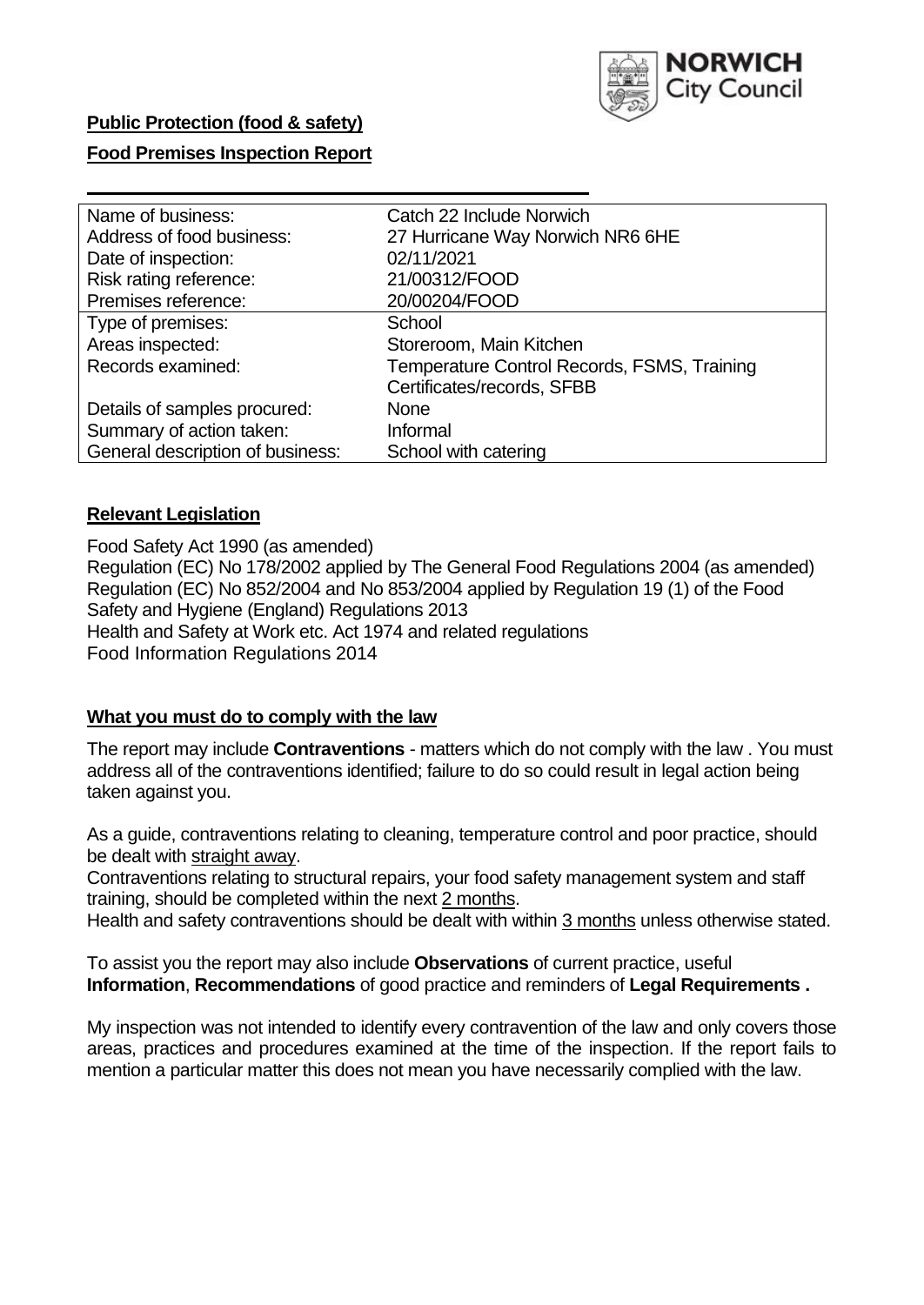# **FOOD SAFETY**

### **How we calculate your Food Hygiene Rating:**

 The food safety section has been divided into the three areas which you are scored against for the hygiene rating: 1. food hygiene and safety procedures, 2. structural requirements and 3. confidence in management/control procedures. Each section begins with a summary of what was observed and the score you have been given. Details of how these scores combine to produce your overall food hygiene rating are shown in the table.

| <b>Compliance Area</b>                     |          |    |           | <b>You Score</b> |                |    |           |    |          |  |  |
|--------------------------------------------|----------|----|-----------|------------------|----------------|----|-----------|----|----------|--|--|
| Food Hygiene and Safety                    |          |    |           | $\overline{0}$   | 5              | 10 | 15        | 20 | 25       |  |  |
| <b>Structure and Cleaning</b>              |          |    | $\Omega$  | 5                | 10             | 15 | 20        | 25 |          |  |  |
| Confidence in management & control systems |          |    | $\Omega$  | 5                | 10             | 15 | 20        | 30 |          |  |  |
|                                            |          |    |           |                  |                |    |           |    |          |  |  |
| <b>Your Total score</b>                    | $0 - 15$ | 20 | $25 - 30$ |                  | $35 - 40$      |    | $45 - 50$ |    | > 50     |  |  |
| <b>Your Worst score</b>                    | 5        | 10 | 10        |                  | 15             |    | 20        |    |          |  |  |
|                                            |          |    |           |                  |                |    |           |    |          |  |  |
| <b>Your Rating is</b>                      | 5        |    |           | 3                | $\overline{2}$ |    |           |    | $\Omega$ |  |  |

Your Food Hygiene Rating is 4 - a good standard



# **1. Food Hygiene and Safety**

 with legal requirements. You have safe food handling practices and procedures and all the Food hygiene standards are high. You demonstrated a very good standard of compliance necessary control measures to prevent cross-contamination are in place. Some minor contraventions require your attention. **(Score 5)** 

#### Contamination risks

 Chopping/cutting boards must be stored in a rack properly divided to stop **Recommendation** Chopping/cutting boards were being stored directly touching. cross-contamination and to allow aeration

Hand-washing

**Observation** I was pleased to see handwashing was well managed.

#### Personal Hygiene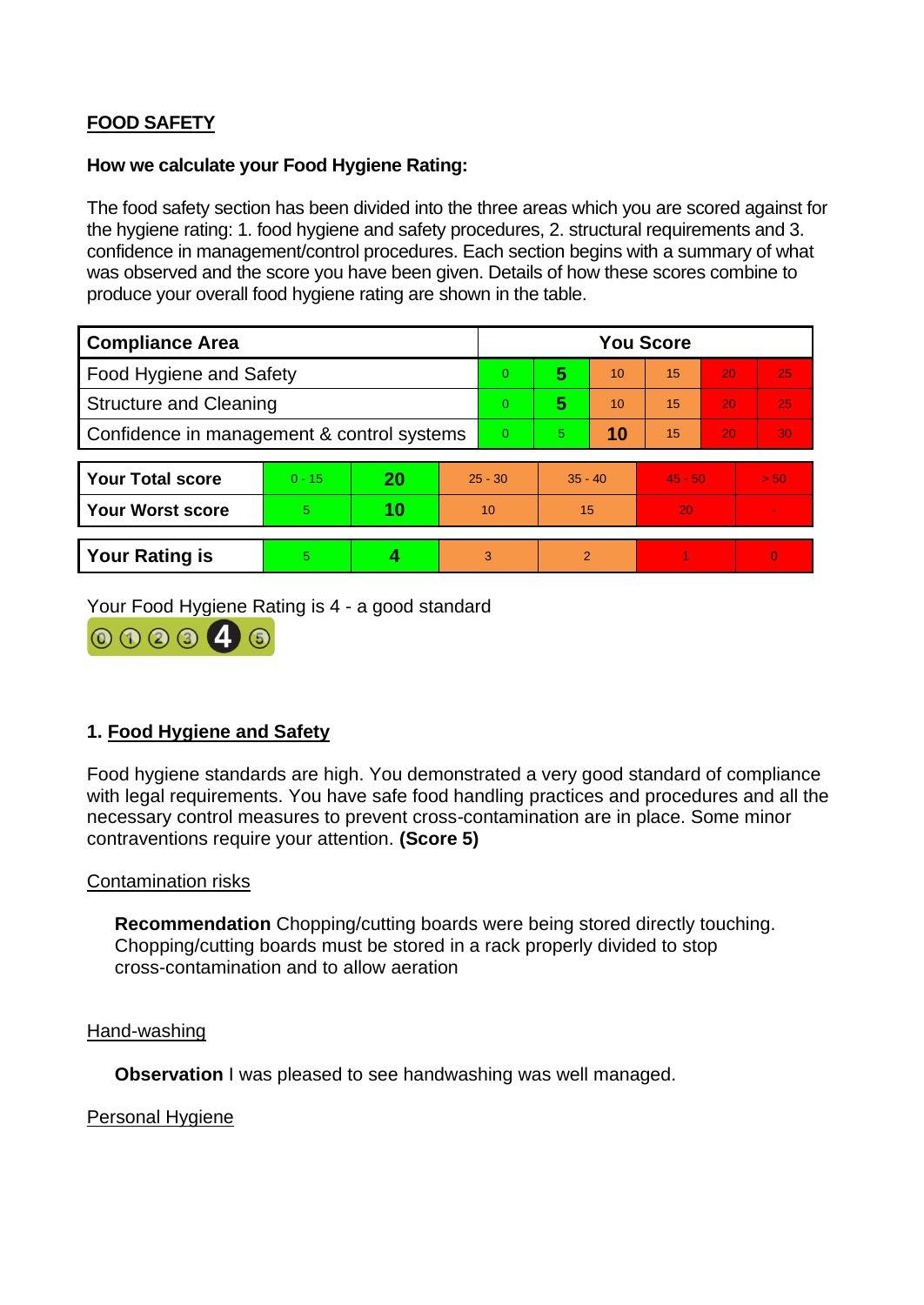made difficult for food handlers to maintain sufficiently high standards of personal **Contravention** The following are examples of poor personal hygiene or where it was cleanliness:

- food handlers were not trying their hair back
- staff were not wearing suitable protective clothing
- food handlers were wearing jewellery

Legal requirement All persons in food handling areas must wear suitable, clean, and where appropriate protective clothing

**Recommendation** To further improve personal hygiene I suggest:

• hats are worn

# Temperature Control

**Observation I** was pleased to see you were able to limit bacterial growth and/or survival by applying appropriate temperature controls at points critical to food safety and that you were monitoring temperatures.

# **2. Structure and Cleaning**

 The structure facilities and standard of cleaning and maintenance are all of a good standard and only minor repairs and/or improvements are required. Pest control and waste disposal provisions are adequate. The minor contraventions require your attention. **(Score 5)** 

# Cleaning of Equipment and Food Contact Surfaces

**Contravention** The following items are dirty and must be cleaned:

- interior top to meat fridge
- food handler was unaware of the contact time of the sanitiser
- interior bottom to door to fridge
- fabric plaster to lid of garlic granules

# Cleaning Chemicals / Materials / Equipment and Methods

**Observation** I was pleased to see that the premises was kept clean and that your cleaning materials, methods and equipment were able to minimise the spread of harmful bacteria between surfaces.

# Maintenance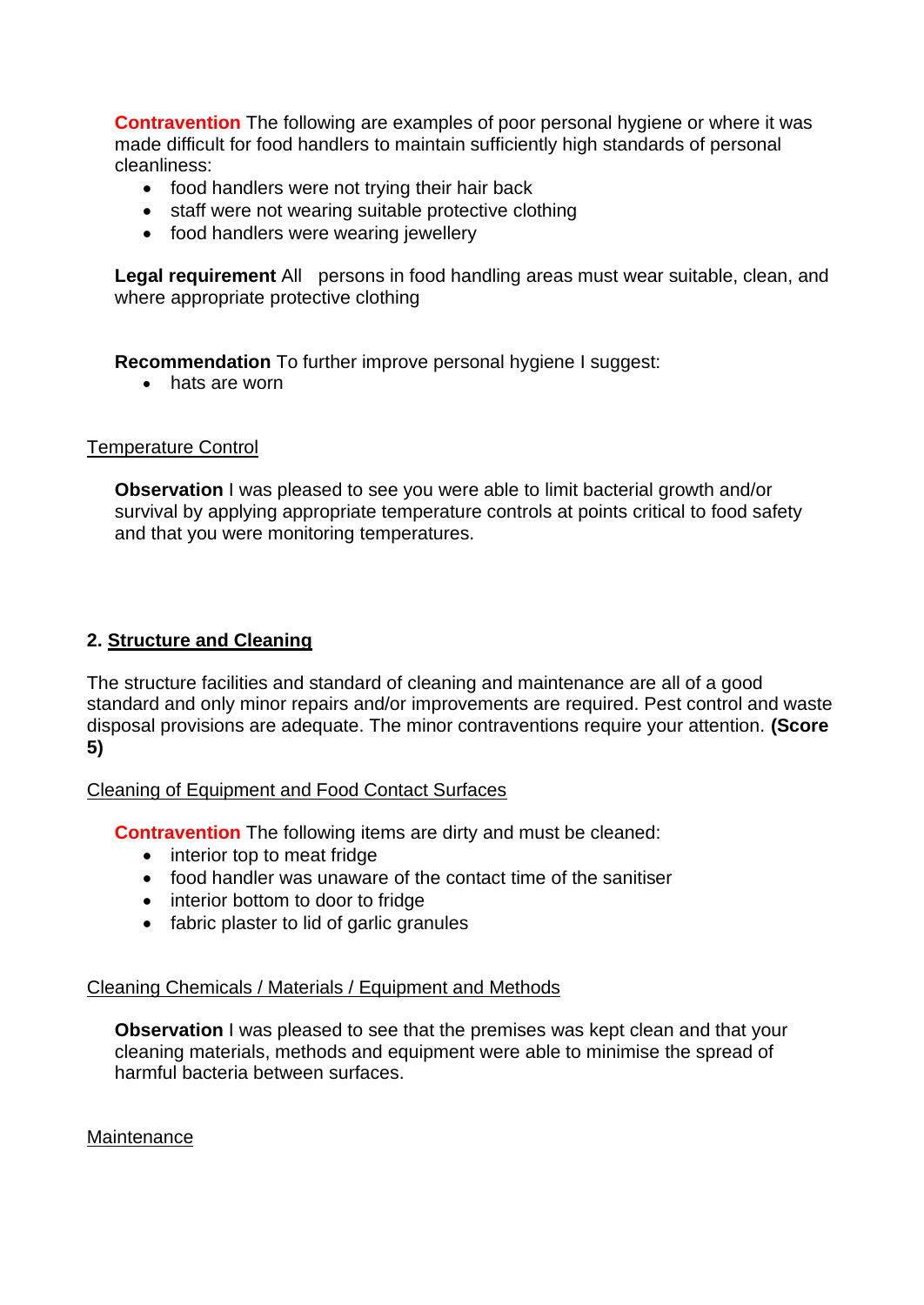**Contravention** The following structural items could not be effectively cleaned and must be covered or made non-absorbent:

- untreated mdf or wooden structure in room where chest freezer in stored
- walls in storeroom

#### Facilities and Structural provision

 **Observation** I was pleased to see the premises had been well maintained and that adequate facilities had been provided.

#### Pest Control

**Recommendation** provide fly screens to openable windows and external doors in rooms in which food is prepared and handled

#### **3. Confidence in Management**

 There are generally satisfactory food safety controls in place although there is evidence of some non-compliance with the law. The contraventions require your attention; although not critical to food safety they may become so if not addressed. **(Score 10)** 

#### Type of Food Safety Management System Required

**Observation** Your SFBB/food safety management system was in place and working well. I was confident you had effective control over hazards to food.

**Observation** You had colour-coded equipment and effective separation between raw and ready-to-eat food at all stages in your operation.

**Observation** You were monitoring (and recording) the temperatures of your fridges and freezers as well as the temperature of cooked/hot-held food and could demonstrate effective systems for controlling bacterial growth and survival.

# Proving Your Arrangements are Working Well

**Contravention** You are not working to the following safe methods in your SFBB pack:

• it states in your pack that long sleeved aprons are worn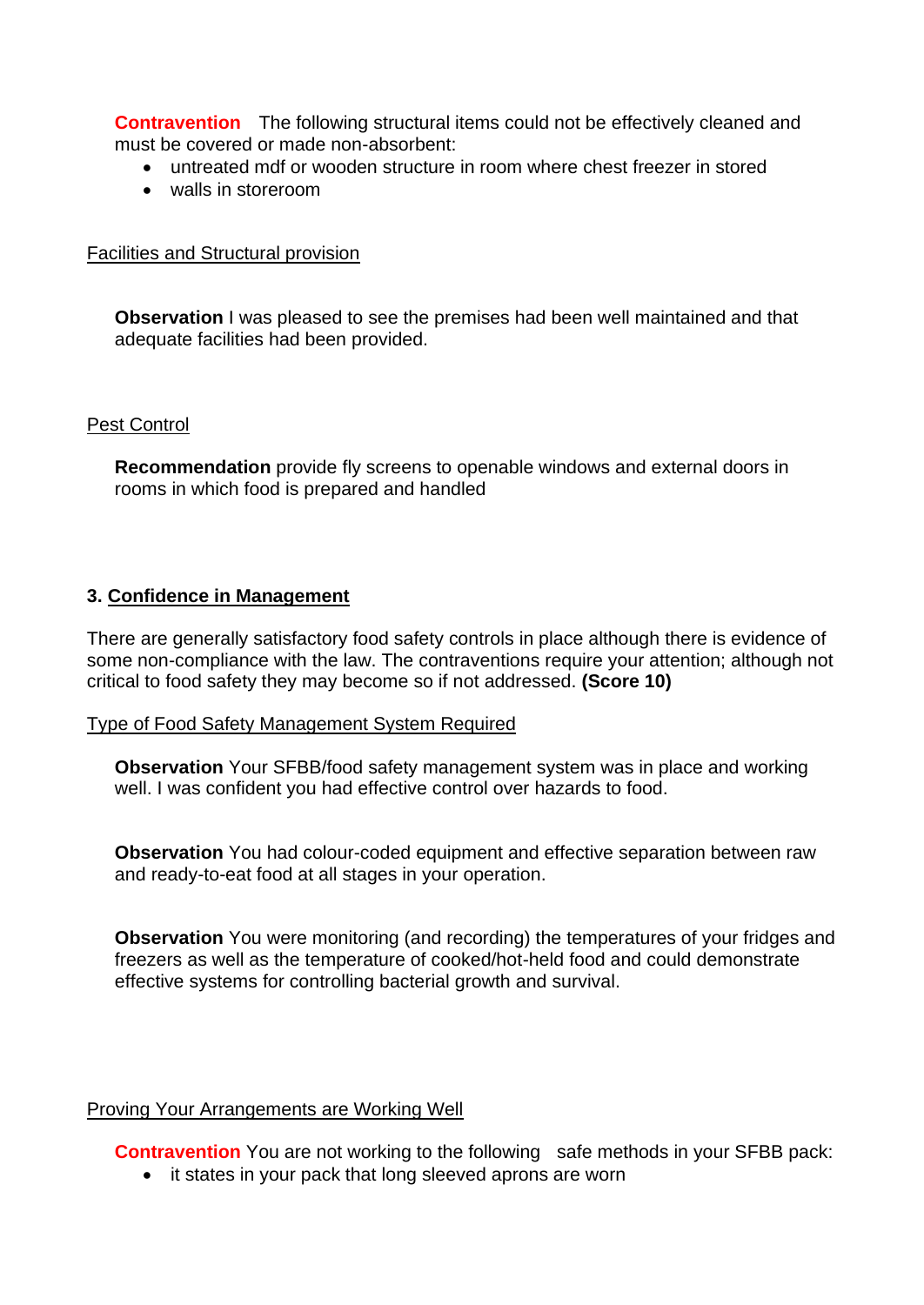- jewellery is n/a
- hair is tied up

**Contravention**The Management sections in your Safer food Better Business (SFBB) pack are intended to demonstrate you are in day-to-day control of the hazards to food. The following Management sections were either missing, incomplete or not up-to-date:

- training records / supplier lists
- cleaning schedule as all equipment needs to be added
- food allergies
- daily diary
- 4-weekly checks

#### **Traceability**

**Observation** Your records were such that food could easily be traced back to its supplier.

#### Waste Food and other Refuse

 **Observation** You had measures in place to dispose of waste food appropriately and were employing the services of an approved waste contractor.

# **Training**

**Observation** I was pleased to see that food handlers had been trained to an appropriate level and evidence of their training was made available.

# Infection Control / Sickness / Exclusion Policy

**Observation** Policies were in place to prevent any infected food handler from contaminating food.

#### Allergens

**Contravention** You are failing to manage allergens properly:

• You have not identified the allergens present in the food you prepare

 **Information** The Food Standards Agency has produced a chart that you may find useful <www.food.gov.uk/sites/default/files/media/document/allergen-chart.pdf>